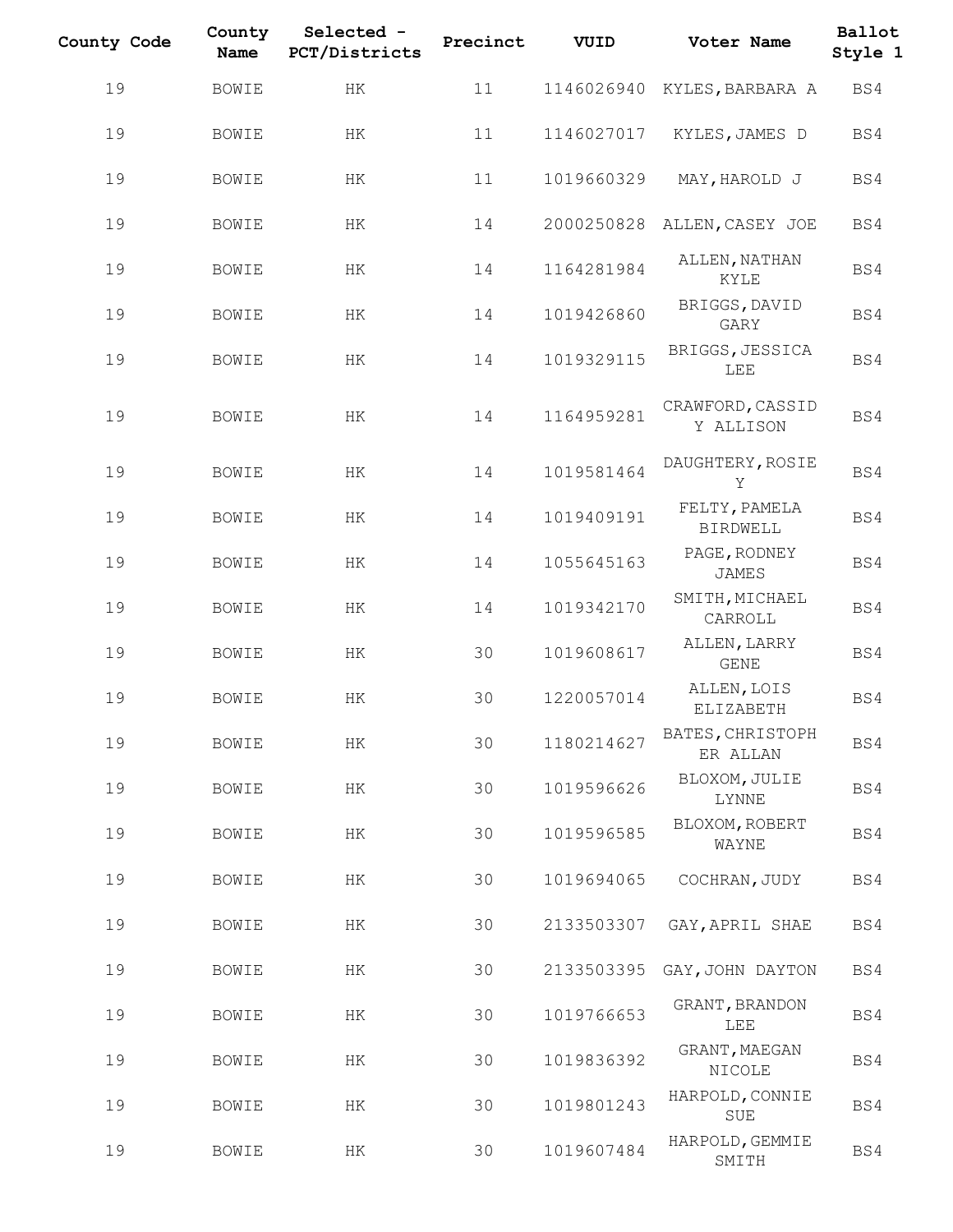| 19 | <b>BOWIE</b> | HK  | 30 | 1019800864 | HARPOLD, MARK<br>EDWIN         | BS4 |
|----|--------------|-----|----|------------|--------------------------------|-----|
| 19 | <b>BOWIE</b> | HK  | 30 | 1019578414 | MOORE, BRENDA<br>TUTT          | BS4 |
| 19 | <b>BOWIE</b> | HK  | 30 | 1019401402 | MOORE, JAMES<br>EDWARD         | BS4 |
| 19 | <b>BOWIE</b> | HK. | 30 | 1019377087 | SHREWSBURY, JOHN<br>NY ANTHONY | BS4 |
| 19 | <b>BOWIE</b> | HK  | 30 | 1019377094 | SHREWSBURY, TAMM<br>ΙE         | BS4 |
| 19 | <b>BOWIE</b> | HK. | 30 | 1019637878 | TROUT, EDDIE                   | BS4 |
| 19 | <b>BOWIE</b> | HK  | 30 | 1019665119 | TROUT, LINDA<br><b>JEAN</b>    | BS4 |

## **Election: 2021 NOVEMBER 2ND CONSTITUTIONAL**

## **AMEND.**

| County Code | County<br><b>Name</b> | Selected -<br>PCT/District | Total<br>Voters | Total<br>Suspense | Total Early<br>Voting |
|-------------|-----------------------|----------------------------|-----------------|-------------------|-----------------------|
| 19          | <b>BOWIE</b>          | НK                         |                 |                   | 3                     |
| 19          | <b>BOWIE</b>          | НK                         | a               |                   | 9                     |
| 19          | <b>BOWIE</b>          | HK                         | 19              |                   | 19                    |
|             |                       | <b>TOTALS</b>              | 31              | 0                 | 31                    |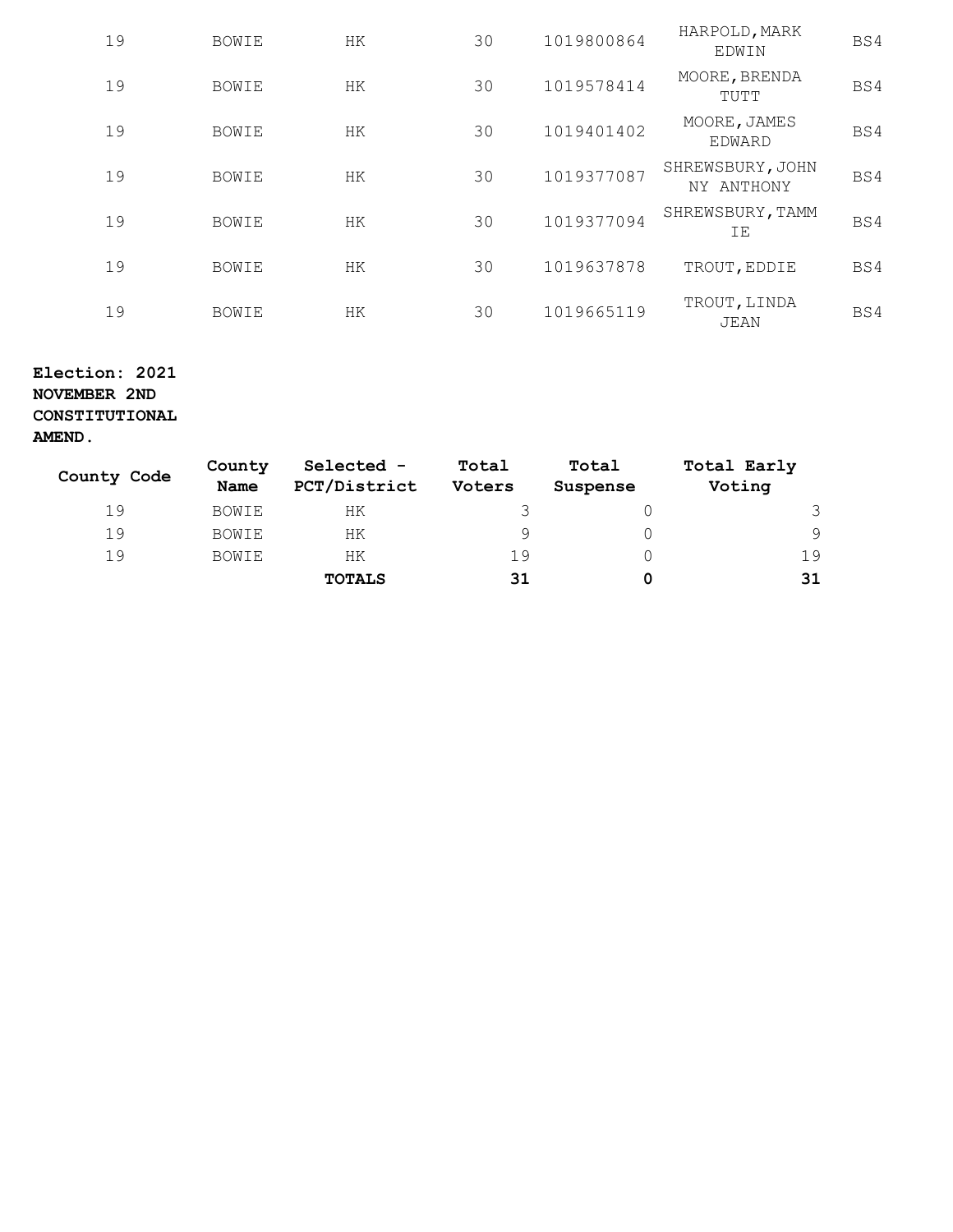| Voting<br><b>Method</b> 1 | Ballot<br><b>Date1</b>    |
|---------------------------|---------------------------|
| EV                        | 10/18/202<br>1            |
| EV                        | 10/18/202<br>1            |
| EV                        | 10/18/202<br>1            |
| EV                        | 10/18/202<br>1            |
| EV                        | 10/18/202<br>1            |
| EV                        | 10/18/202<br>1            |
| EV                        | 10/18/202<br>1            |
| EV                        | 10/18/202<br>1            |
| EV                        | 10/18/202<br>1            |
| EV                        | 10/18/202<br>1            |
| EV                        | 10/18/202<br>1            |
| EV                        | 10/18/202<br>$\mathbf 1$  |
| EV                        | 10/18/202                 |
| EV                        | 10/18/202<br>$\mathbf{1}$ |
| EV                        | 10/18/202<br>1            |
| EV                        | 10/18/202<br>1            |
| EV                        | 10/18/202<br>1            |
| EV                        | 10/18/202<br>1            |
| EV                        | 10/18/202<br>ı            |
| EV                        | 10/18/202<br>1            |
| EV                        | 10/18/202<br>T            |
| EV                        | 10/18/202<br>1            |
| EV                        | 10/18/202<br>1            |
| EV                        | 10/18/202<br>1            |